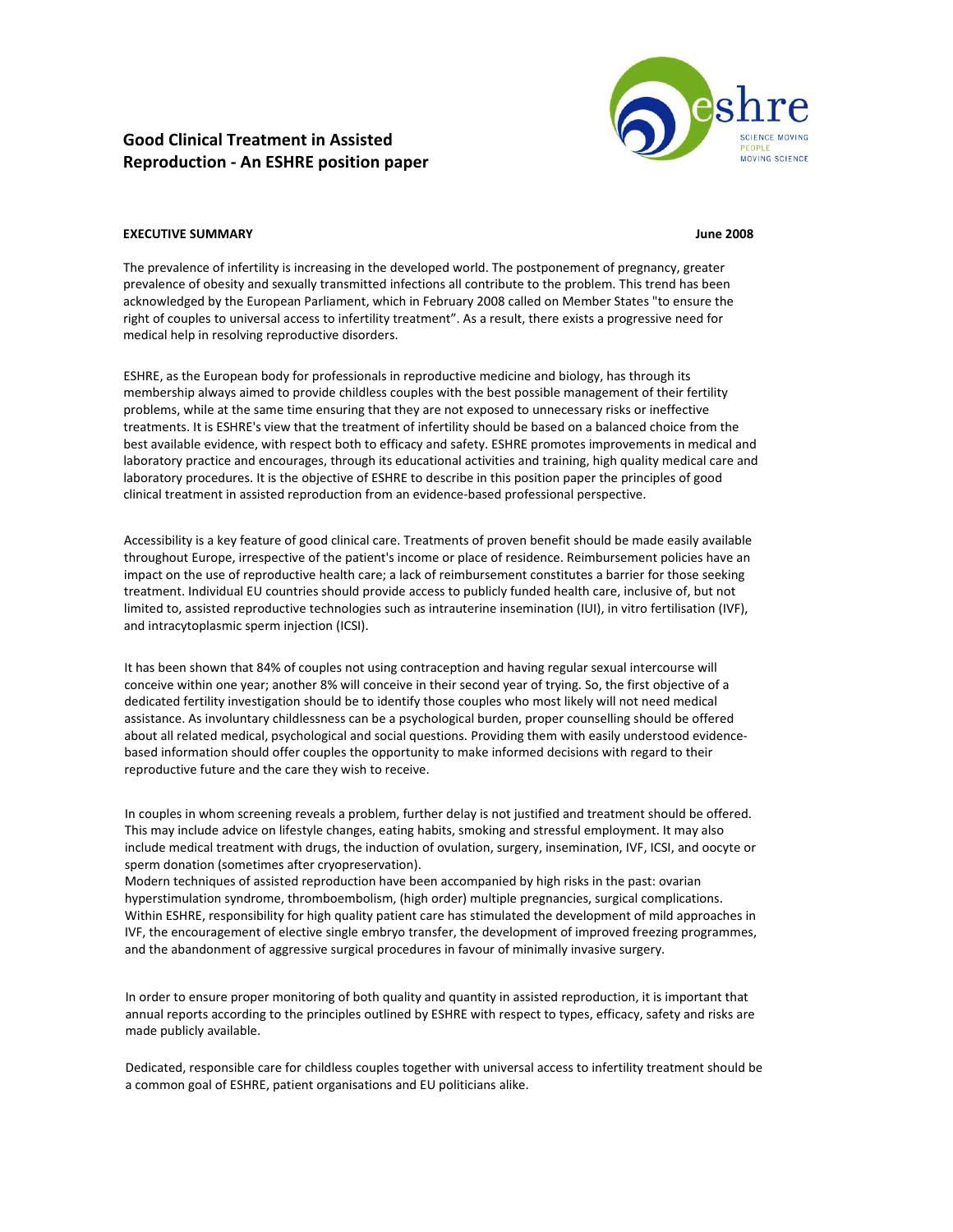# **INTRODUCTION**

Despite international calls for preventative measures and ready access to appropriate treatment, infertility is still a major problem in the developed world (United Nations 1994). The increased prevalence of infertility in recent years can at least be partly attributed to such lifestyle factors as obesity and smoking and to the high incidence of sexually transmitted infections such as Chlamydia. In addition, postponement of a first pregnancy is increasingly common in the developed world (Commission of the European Communities 2005, Commission of the European Communities 2006); this too can lead to ovarian ageing and associated infertility.

The difficulty some face in accessing appropriate advice and treatment has also been recently acknowledged by the European Parliament which, in a resolution adopted on 21 February 2008, said that it "calls on the Member States, therefore, to ensure the right of couples to universal access to infertility treatment" (European Parliament 2008).

Taken together, they imply and reflect a progressive increase in the need for assisted reproductive technology (ART) treatment (ESHRE EIM data).

As the European body for professionals in reproductive medicine and biology, ESHRE aims to ensure that patients throughout Europe receive the best possible treatment and are not exposed to unnecessary risks. This means that treatments offered should be based on the best available evidence with respect to efficacy and safety. The role of ESHRE is also to support improvements in the field of medical practice and to promote the safety and quality of clinical, surgical and laboratory procedures.

ESHRE considers it a fundamental principle that professionals in reproductive medicine and biology are allowed to utilise the full biological potential of gametes and embryos. Against this background, ESHRE finds it important that there is coherence between a country's decision to support assisted reproduction and the financial and regulatory strategies affecting the quality of the service provided.

The objective of this paper is to describe the principles of good clinical treatment within selected areas of assisted reproduction from an evidence‐based professional perspective. Very important areas of fertility treatment including surgery, problems during implantation and early pregnancy are intentionally omitted from this document.

## **ACCESSIBILITY**

A fundamental basis for providing assisted reproduction is that the different treatments are easily available. Further, current evidence shows that reimbursement policies can have significant impact on the accessibility and use of ART treatments, and that lack of medical reimbursement will act as a barrier to the use of ART. In order to provide good fertility treatment individual countries should provide access to publicly funded ART in a realistic, timely and dedicated manner. All countries should be in a position to document that they provide a public programme on a scale which is consistent with the real need for ART and without a waiting‐time that has a negative impact on success rates.

#### **INVESTIGATION OF FERTILITY PROBLEMS**

People who are concerned about their fertility should be informed that some 84% of couples in the general population will conceive within one year if they do not use contraception and have regular sexual intercourse. Additionally, they should be informed that female fertility declines with age. Women and men should also be informed about the possible negative effects of alcohol, smoking and body weight (overweight and underweight) on fertility, and preconceptional care should focus on assessing the risks of treatment and pregnancy in each individual case. Couples who have not conceived after one year of regular unprotected sexual intercourse should be offered further clinical investigation, including semen analysis and assessment of ovulation.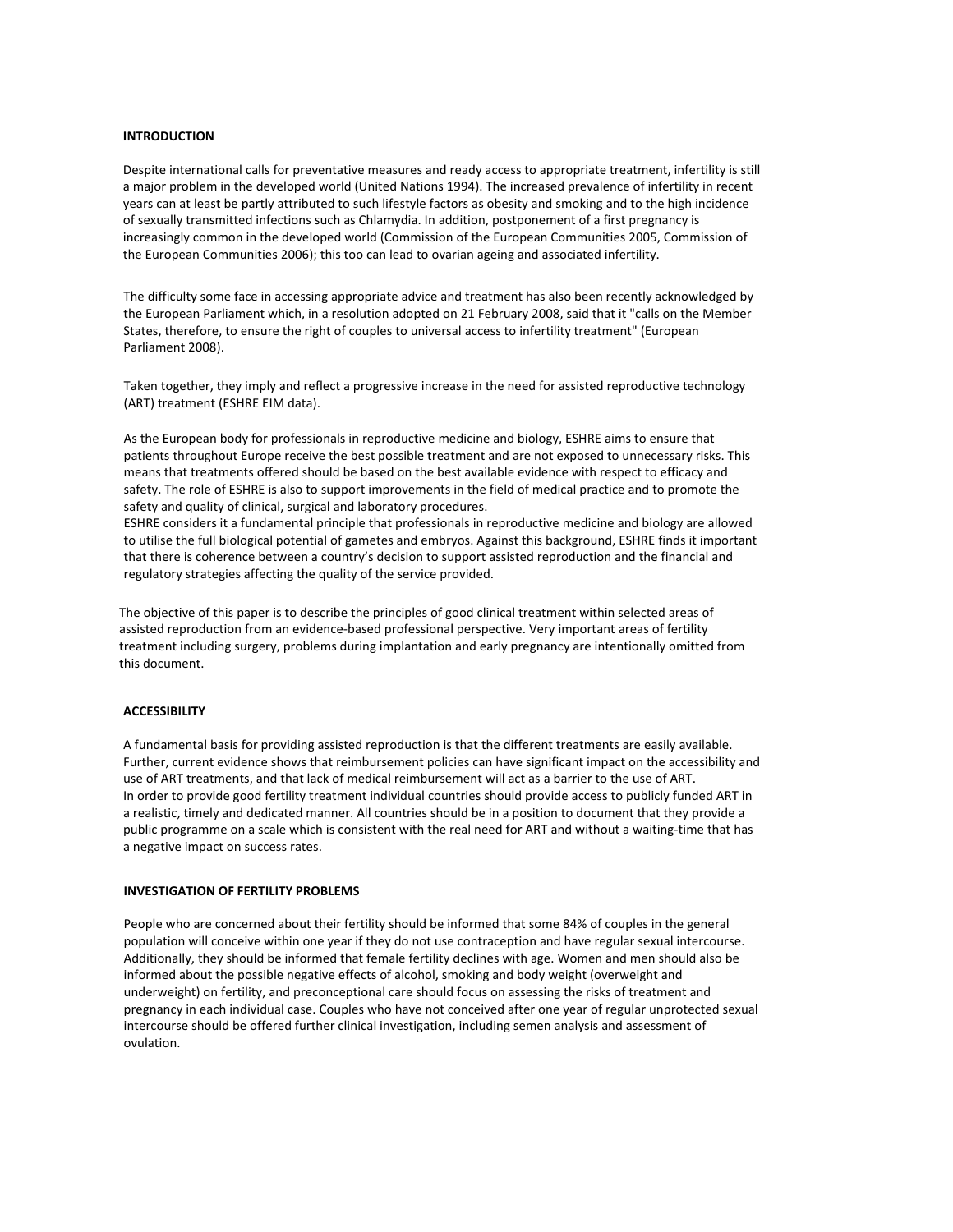An appropriate hormonal investigation should be offered when there are signs of ovulation disorders. Semen analysis should be performed based on the recommendations of WHO and ESHRE. Further tests, including clinical andrological investigation, are advised in cases where abnormalities are detected.

The results of semen analysis and ovulation assessment should be known before a test of tubal patency is performed. Women thought to have co-morbidities should be offered laparoscopy, so that any tubal and other pelvic pathology can be investigated and treated at the same time. The ovaries can be assessed by vaginal ultrasound. In some cases hysteroscopy may be indicated.

Based on the outcome of the investigation, each couple should receive information which includes an estimate of their chance of spontaneous pregnancy and their chance of pregnancy after different treatment options. This information should be provided in a form that it is accessible to people with additional needs, such as those with physical, cognitive and sensory disabilities, and those who do not speak the native language.

## **INFORMATION AND COUNSELLING**

Patients should have the opportunity to make informed decisions about their care and treatment based on evidence‐based information. These decisions should be recognised as an integral part of the decision‐making process. Verbal information should be supplemented by written and/or audio‐visual material, including information about other options such as adoption. Contacts to fertility support groups should be identified.

As involuntary childlessness can be a psychological burden, counselling should be offered which raises all related medical, psychological and social questions. Counselling should be an integral part of each centre's programme and should be performed by physicians, nurses and/or professional counsellors.

Counselling should be offered before, during and after investigation and treatment, irrespective of the outcome of these procedures, and patients should be informed that stress in the male and/or female partner can affect relationships and have a negative influence on sexuality.

#### **OVULATION INDUCTION**

Ovulation induction aims to restore fertility in anovulatory women. It should be offered taking into account other factors, such as male or pelvic factors, weight or eating disorders, stress or over‐exercise. Thus, at least one semen analysis from the male partner should be performed before ovulation induction is offered, and tubal patency checked as appropriate according to clinical history.

If there are no concerns about pelvic or tubal health, it may be appropriate to perform three cycles of ovulation induction prior to checking tubal patency.

When an ovulation disorder is present, treatment is offered according to aetiology:

- 1. Women with a low or high BMI should first be offered counselling with respect to eating habits or stress. This is also important for those suffering from polycystic ovary syndrome, who may resume ovulation with weight loss.
- 2. Clomiphene citrate remains the first-line medical treatment and can be given for up to 12 months. Patients should be informed of the small risk of multiple pregnancy. Anovulatory women with polycystic ovary syndrome and BMI >25, who have not responded to clomiphene alone, may be offered metformin in addition.
- 3. Gonadotrophin therapy is appropriate for women who fail to ovulate or conceive with anti‐estrogen therapy (clomiphene citrate), or have hypothalamic failure or dysfunction. For the latter group, pulsatile LHRH treatment is also appropriate and generally presents a lower risk of multiple pregnancy. Nevertheless, any centre carrying out ovulation induction with gonadotrophins should have facilities for regular monitoring with ultrasound, and expertise in monitoring such cycles.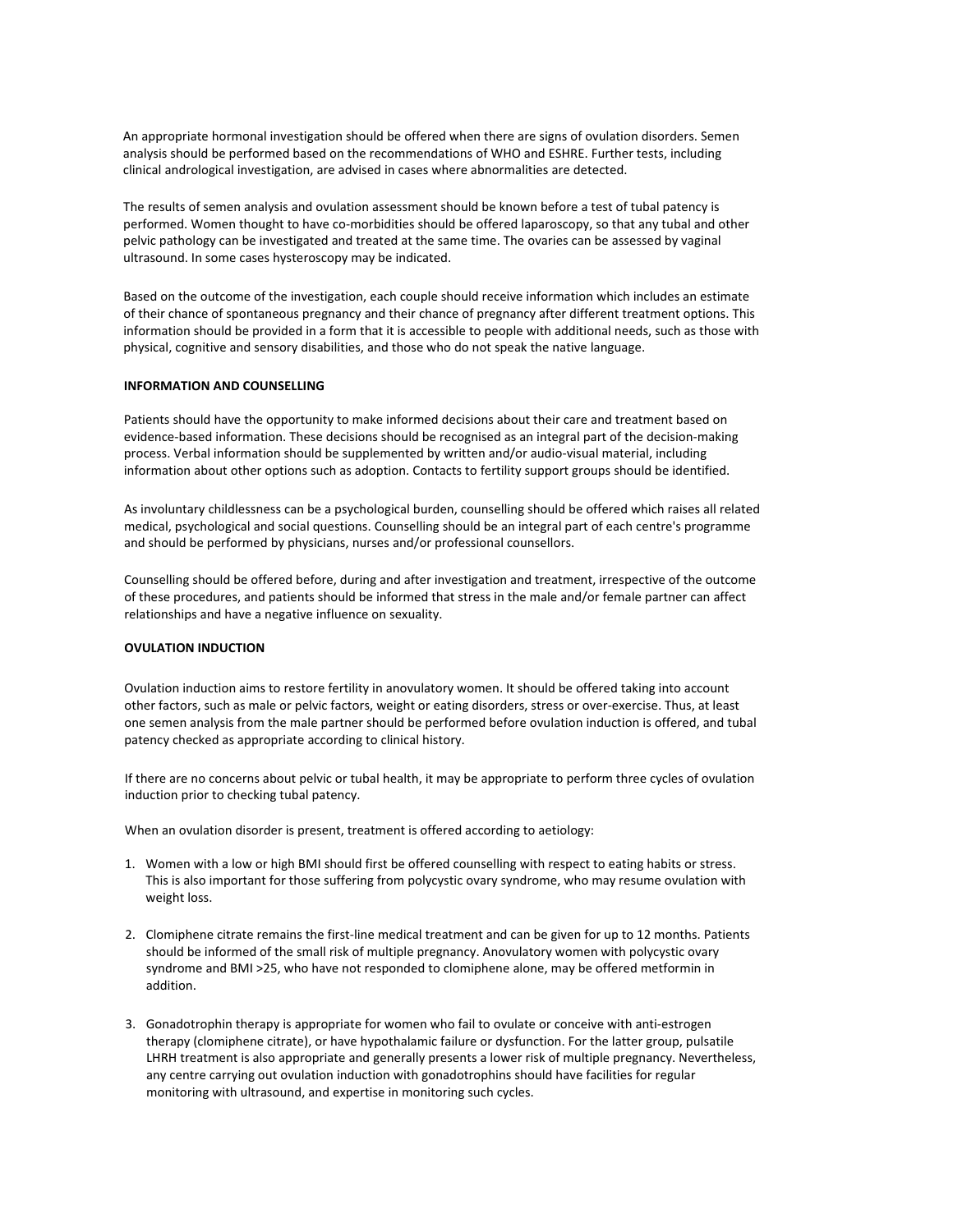4. Women with hyperprolactinaemia should be offered treatment with dopamine agonists such as bromocriptine or carbegoline after checking for thyroid function and correcting any anomalies.

## **INTRAUTERINE INSEMINATION (IUI)**

Although IUI represents a "mild" ART procedure, it must be performed with care, according to strict criteria. Tubal patency as well as semen quality must be checked prior to performing IUI.

There is general agreement in the literature that chances of success are better after mild ovarian stimulation and the maturation of a maximum of two or three follicles. However, the cycle must be monitored by ultrasound and hormonal analysis; if there are more than three mature follicles, the attempt should be cancelled. While the concurrent use of ovarian stimulation may increase pregnancy rates, it may be at the expense of a high chance of multiple pregnancy.

The majority of pregnancies occur during the first six cycles. In any case, the number of attempts should not exceed nine cycles. When assessing the duration of an IUI programme, the age of the woman must be taken into account, to ensure timely transfer to more complex treatments if indicated.

#### **IN VITRO FERTILISATION (IVF)**

Bilateral lack of tubal permeability represents an absolute indication for performing IVF. Other indications include doubtful tubal patency, endometriosis, moderate alterations of semen characteristics, unexplained infertility or failure of several previous cycles of ovulation induction or IUI. IVF must be offered as a first-line treatment in women of advanced maternal age, irrespective of the cause of infertility. Conventional IVF should not be proposed in the presence of severe sperm abnormalities, or after several fertilisation failures in previous attempts.

#### **INTRACYTOPLASMIC SPERM INJECTIONS (ICSI)**

ICSI should be considered in the presence of severe sperm abnormalities or a history of fertilisation failure in conventional IVF attempts. It must be emphasised that ICSI does not represent the most suitable treatment for female pathologies such as poor ovarian response or previous implantation failures.

# **CRYOPRESERVATION**

Given that excess embryos are usually obtained during IVF/ICSI treatments, the cryopreservation of embryos should be routinely available as an integral part of infertility services. The establishment of a successful cryopreservation programme will increase cumulative live birth rates and also make single embryo transfer an increasingly efficient option. With a higher number of elective single embryo transfer cycles, more good quality embryos are available for cryopreservation. Cryopreservation not only makes these embryos available for future use by the couple, but may also be useful in avoiding the risks of ovarian hyperstimulation.

#### **MULTIPLE PREGNANCIES**

The most common complication of ART is multiple pregnancy. Maternal morbidity and mortality in multiple pregnancies are significantly increased when compared to singleton pregnancies. Twins are associated with higher rates of perinatal complications. The risk of neurological problems in newborns, cerebral palsy included, is higher than in singletons. Twin pregnancies are increasingly accepted as a serious complication of ART for the couple, the newborn and society.

The decline in the number of multiple births can be regulated only with a reduction of the number of embryos transferred. This restrictive embryo transfer policy could be accepted as the only means of eliminating high order multiple gestations. Although the transfer of two embryos has prevented triplet pregnancy, twin pregnancies still account for more than ~25% of deliveries after two early stage embryos are transferred or more than ~35% when two blastocysts are transferred.